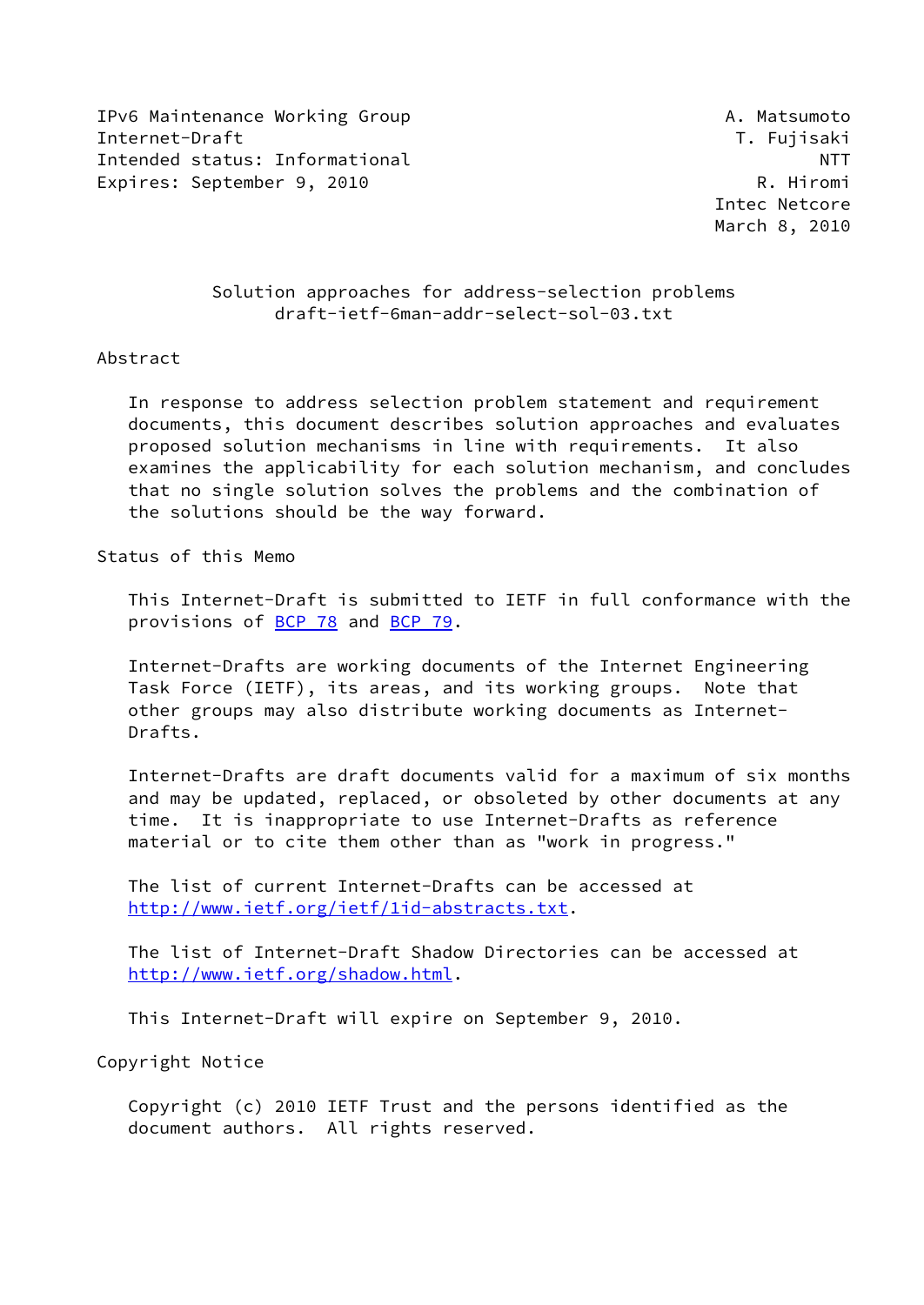Internet-Draft Address-Selection Solutions March 2010

This document is subject to [BCP 78](https://datatracker.ietf.org/doc/pdf/bcp78) and the IETF Trust's Legal Provisions Relating to IETF Documents [\(http://trustee.ietf.org/license-info](http://trustee.ietf.org/license-info)) in effect on the date of publication of this document. Please review these documents carefully, as they describe your rights and restrictions with respect to this document. Code Components extracted from this document must

 include Simplified BSD License text as described in Section 4.e of the Trust Legal Provisions and are provided without warranty as described in the BSD License.

 This document may contain material from IETF Documents or IETF Contributions published or made publicly available before November 10, 2008. The person(s) controlling the copyright in some of this material may not have granted the IETF Trust the right to allow modifications of such material outside the IETF Standards Process. Without obtaining an adequate license from the person(s) controlling the copyright in such materials, this document may not be modified outside the IETF Standards Process, and derivative works of it may not be created outside the IETF Standards Process, except to format it for publication as an RFC or to translate it into languages other than English.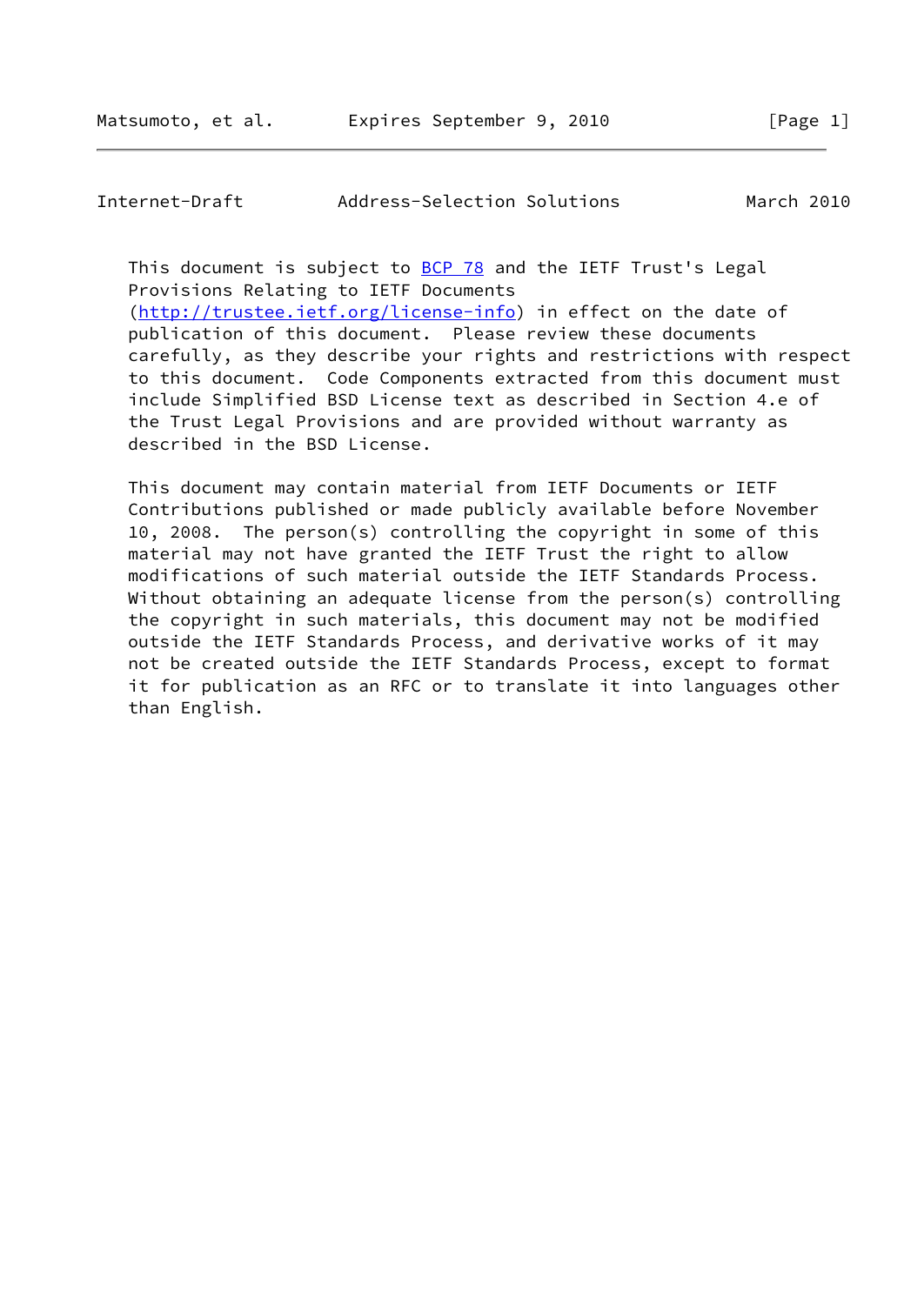| Matsumoto, | et al. |
|------------|--------|
|            |        |

# Expires September 9, 2010 [Page 2]

# Internet-Draft Address-Selection Solutions March 2010

# Table of Contents

| $\perp$ .                                                                                                    |  |  |
|--------------------------------------------------------------------------------------------------------------|--|--|
| 2.                                                                                                           |  |  |
|                                                                                                              |  |  |
|                                                                                                              |  |  |
|                                                                                                              |  |  |
| $\underline{3.1}$ . Policy Distribution (Proactive Approach) 5                                               |  |  |
| $3.1.1$ . Requirements correspondence analysis 5                                                             |  |  |
|                                                                                                              |  |  |
| $3.2$ . Routing system assistance (Proactive Approach) 6                                                     |  |  |
| $3.2.1$ . Requirements correspondence analysis $\frac{7}{2}$                                                 |  |  |
|                                                                                                              |  |  |
| $3.3$ . Trial-and-error based (Reactive Approach) 8                                                          |  |  |
| $3.3.1$ . Requirement correspondence analysis 8                                                              |  |  |
|                                                                                                              |  |  |
| $3.4$ . All at once (Reactive Approach) 10                                                                   |  |  |
| $3.4.1$ . Requirement correspondence analysis 10                                                             |  |  |
|                                                                                                              |  |  |
| Applicability Comparison 12<br>4.                                                                            |  |  |
| $\underline{4.1}$ . Dynamic-static and managed-unmanaged 12                                                  |  |  |
| Security Considerations $\ldots \ldots \ldots \ldots \ldots \ldots \ldots \frac{14}{14}$<br>$\overline{5}$ . |  |  |
| 6.                                                                                                           |  |  |
| $\overline{1}$ .                                                                                             |  |  |
| 8.                                                                                                           |  |  |
| 8.1. Normative References 14                                                                                 |  |  |
| 8.2. Informative References 15                                                                               |  |  |
| Appendix A. Other Solutions 16                                                                               |  |  |
| Appendix B. Revision History 16                                                                              |  |  |
|                                                                                                              |  |  |
|                                                                                                              |  |  |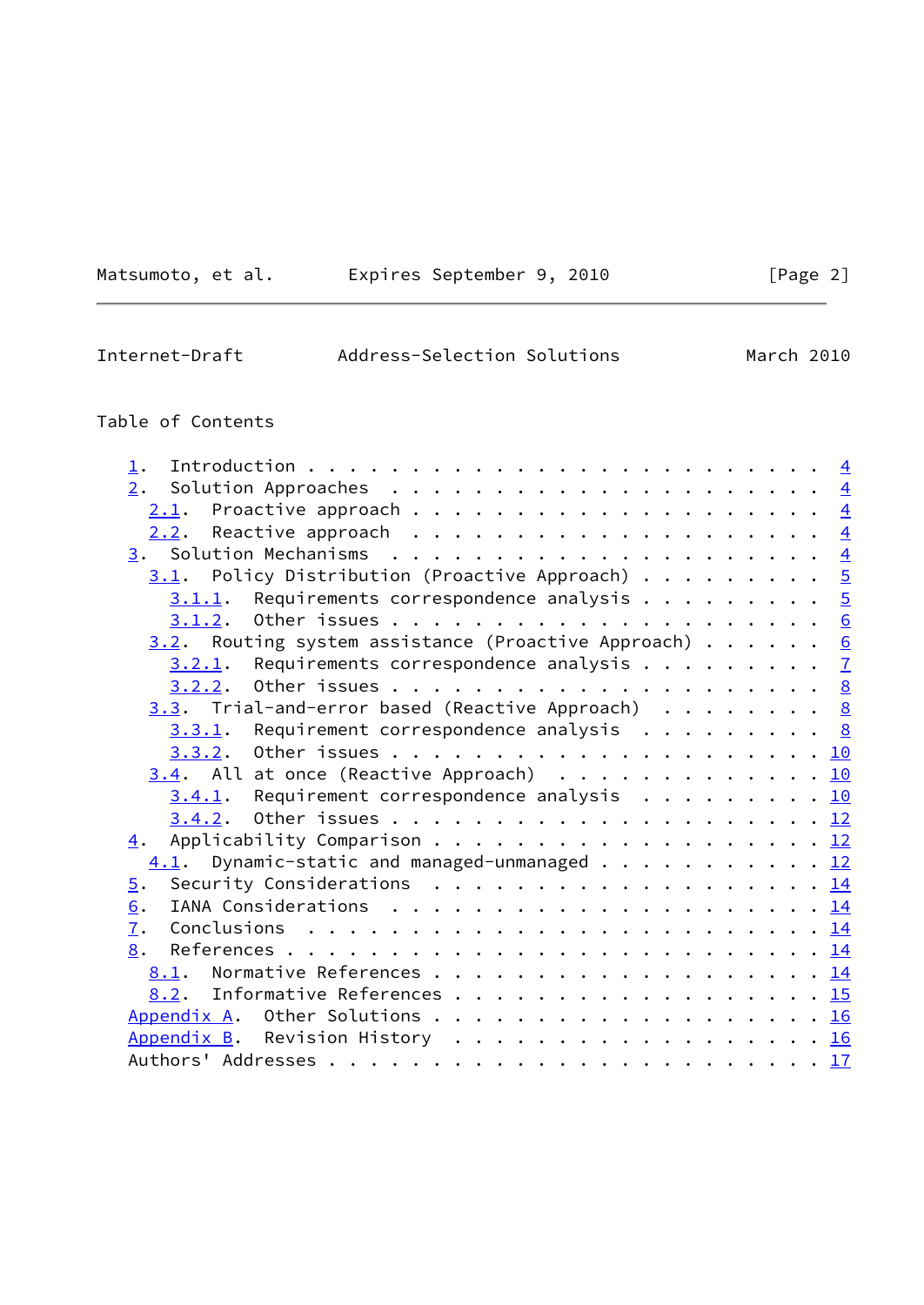Matsumoto, et al. Expires September 9, 2010 [Page 3]

<span id="page-3-1"></span>Internet-Draft Address-Selection Solutions March 2010

## <span id="page-3-0"></span>[1](#page-3-0). Introduction

 Today, the [RFC 3484](https://datatracker.ietf.org/doc/pdf/rfc3484) mechanism is widely implemented in major OSs. However, many people, including us, have found that in many sites the default address selection rules do not work perfectly. [RFC 5220](https://datatracker.ietf.org/doc/pdf/rfc5220) [\[RFC5220](https://datatracker.ietf.org/doc/pdf/rfc5220)] lists problematic cases that resulted from incorrect address selection. [RFC 5221 \[RFC5221](https://datatracker.ietf.org/doc/pdf/rfc5221)] enumerates requirements for address-selection mechanisms.

 In the IETF mailing lists and in the internet-draft archives, some mechanisms for solving address-selection problems were proposed. This document describes possible design approaches for solving address selection problems. After summarizing each existing proposal mechanism and analyzing how well the method corresponds with the requirements, applicability domain for each mechanism are evaluated.

# <span id="page-3-2"></span>[2](#page-3-2). Solution Approaches

 There are two types of approaches that can control the behavior of hosts in terms of the selection of destination address and source address. The first type is proactive, where the host is given the necessary information to decide the destination and source addresses before the beginning of data transmission. The other type is reactive, where the host decides appropriate destination address and source addresses through trial and error.

<span id="page-3-3"></span>[2.1](#page-3-3). Proactive approach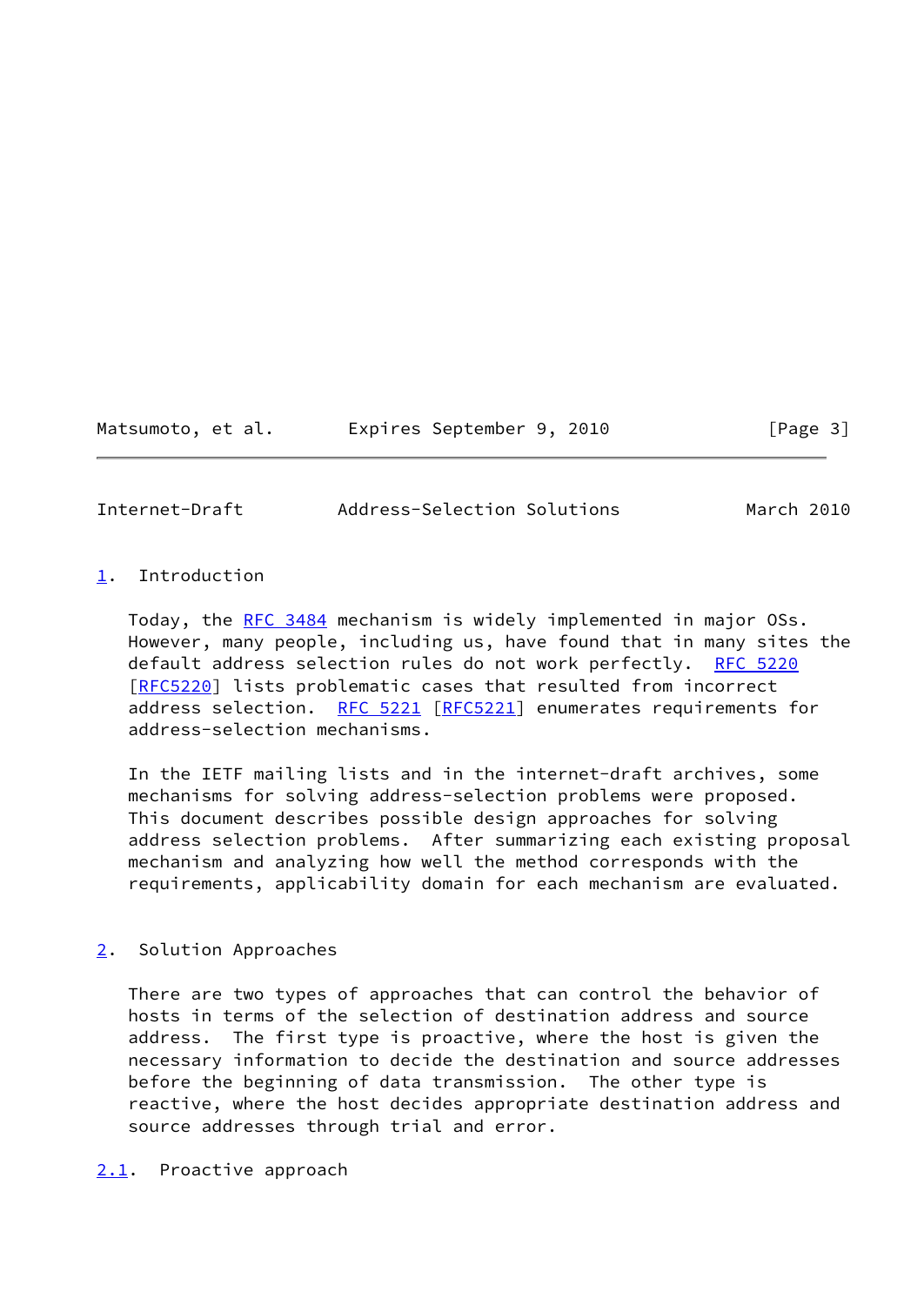In this approach, hosts should have all or a part of the information for selecting appropriate address pair before the actual data transmission.

<span id="page-4-0"></span>[2.2](#page-4-0). Reactive approach

 In this approach, the host does not have initial information for address selection. It will try using different pairs of destination and source addresses until the connection is established. It can take advantage of error messages, and can make use of it to prune unworkable pair of addresses.

<span id="page-4-1"></span>[3](#page-4-1). Solution Mechanisms

 This section describes the evaluation of the four mechanisms. The evaluation value has a 3-point scale for each of 8 requirements in the requirement document. The meanings of the points are as follows.

| Matsumoto, et al. | Expires September 9, 2010 | [Page 4] |
|-------------------|---------------------------|----------|
|-------------------|---------------------------|----------|

<span id="page-4-3"></span>Internet-Draft Address-Selection Solutions March 2010

 1 : bad 2 : fair

3 : good

 About "Effectiveness", the score is 1 if the approach solves no problematic cases described in the problem statement document, 2 if it can handle at least one, and 3 if it solves every case.

<span id="page-4-2"></span>[3.1](#page-4-2). Policy Distribution (Proactive Approach)

 In this approach, a host obtains everything, usually policies, needed to select addresses prior to communication. The address selection design team is working on this approach. [\[I-D.ietf-6man-addr-select-considerations](#page-16-1)] DHCPv6 and RA are possible transport protocols. There is a proposal document [\[I-D.fujisaki-dhc-addr-select-opt](#page-16-2)] in which DHCPv6 is used for this purpose.

This approach can take advantage of the [RFC 3484](https://datatracker.ietf.org/doc/pdf/rfc3484) Policy Table, which is already widely deployed. By distributing policies for the Policy Table, you can auto-configure a host's address selection behavior.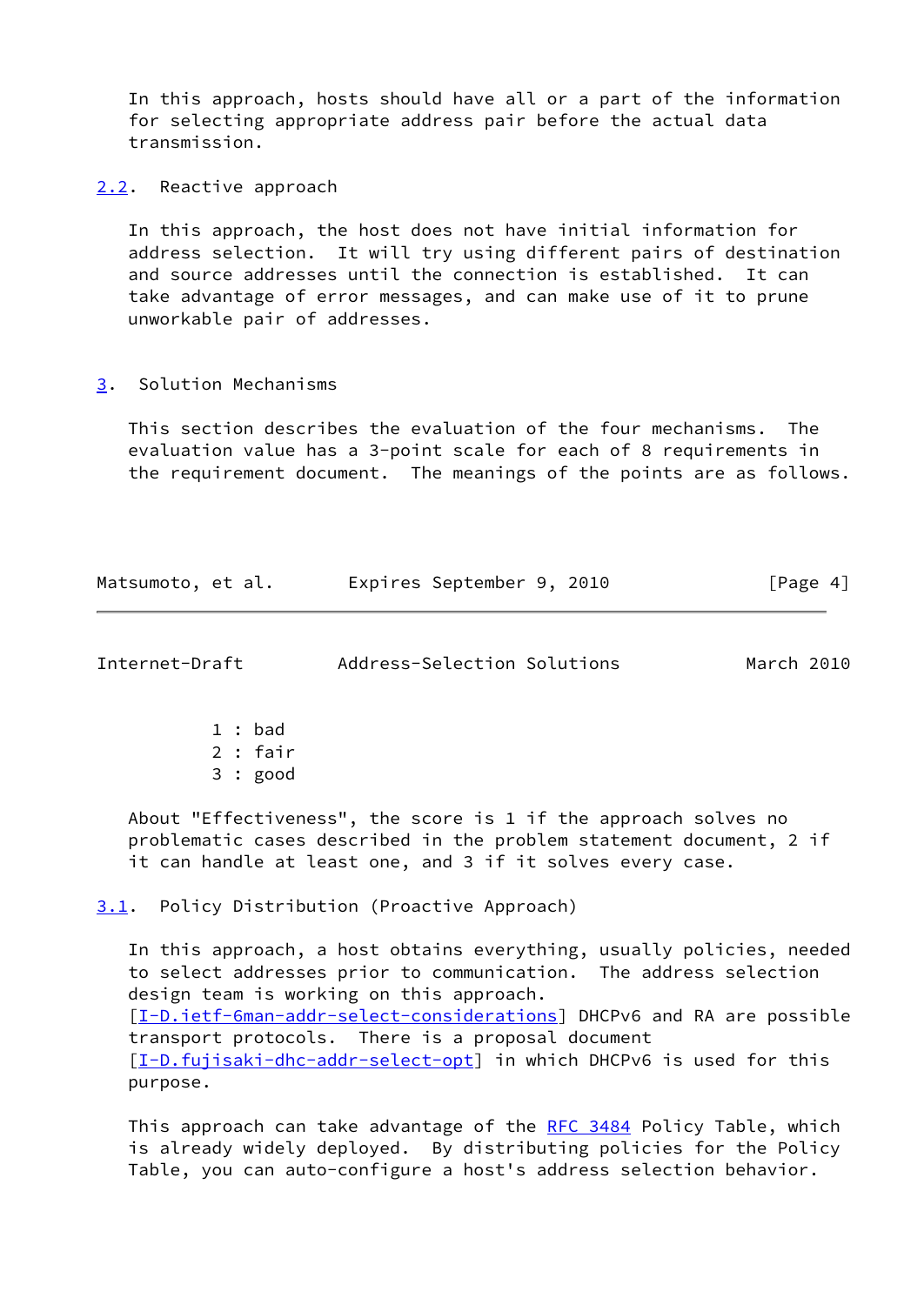## <span id="page-5-0"></span>[3.1.1](#page-5-0). Requirements correspondence analysis

 1. Effectiveness: 3 It can support all cases by using the policy table.

## 2. Timing: 3

 All information for communication is in a host in advance. Communication starts at once when it is necessary and the communication process refers to local policy information, which does not cause any delay or incorrect address selection.

3. Dynamic update: 3

 Though it depends on what protocol is used to distribute the policies, some mechanisms support information updates from the server, such as RA and DHCPv6 RECONFIGURE.

- 4. Node-specific behavior: 3 For distribution to individual hosts in the same segment, DHCPv6 and unicast based RA can be used.
- 5. Application-specific behavior: 2 The policy table itself doesn't support application-specific address selection. It can be done using the address selection API. [\[RFC5014](https://datatracker.ietf.org/doc/pdf/rfc5014)]
- 6. Multiple interfaces: 2

| Matsumoto, et al. | Expires September 9, 2010 |  | [Page 5] |
|-------------------|---------------------------|--|----------|
|-------------------|---------------------------|--|----------|

<span id="page-5-1"></span>Internet-Draft Address-Selection Solutions March 2010

 If all interfaces belong to the same administration domain, it is possible for the address-selection information to be controlled by administrators of that domain. However, if not, routing information and address selection policies are not always equivalent between domains. For such cases, the algorithm for merging policies have to be considered, which is documented in this document. [[I-D.arifumi-6man-addr-select-conflict\]](#page-16-3)

- 7. Central control: 3 It can support central control. A site administrator or a service provider can determine users' policy tables.
- 8. Route selection: 2 Current solutions, such as DHCPv6 and RA, do not have a mechanism for cooperation with routing protocols. This could be done with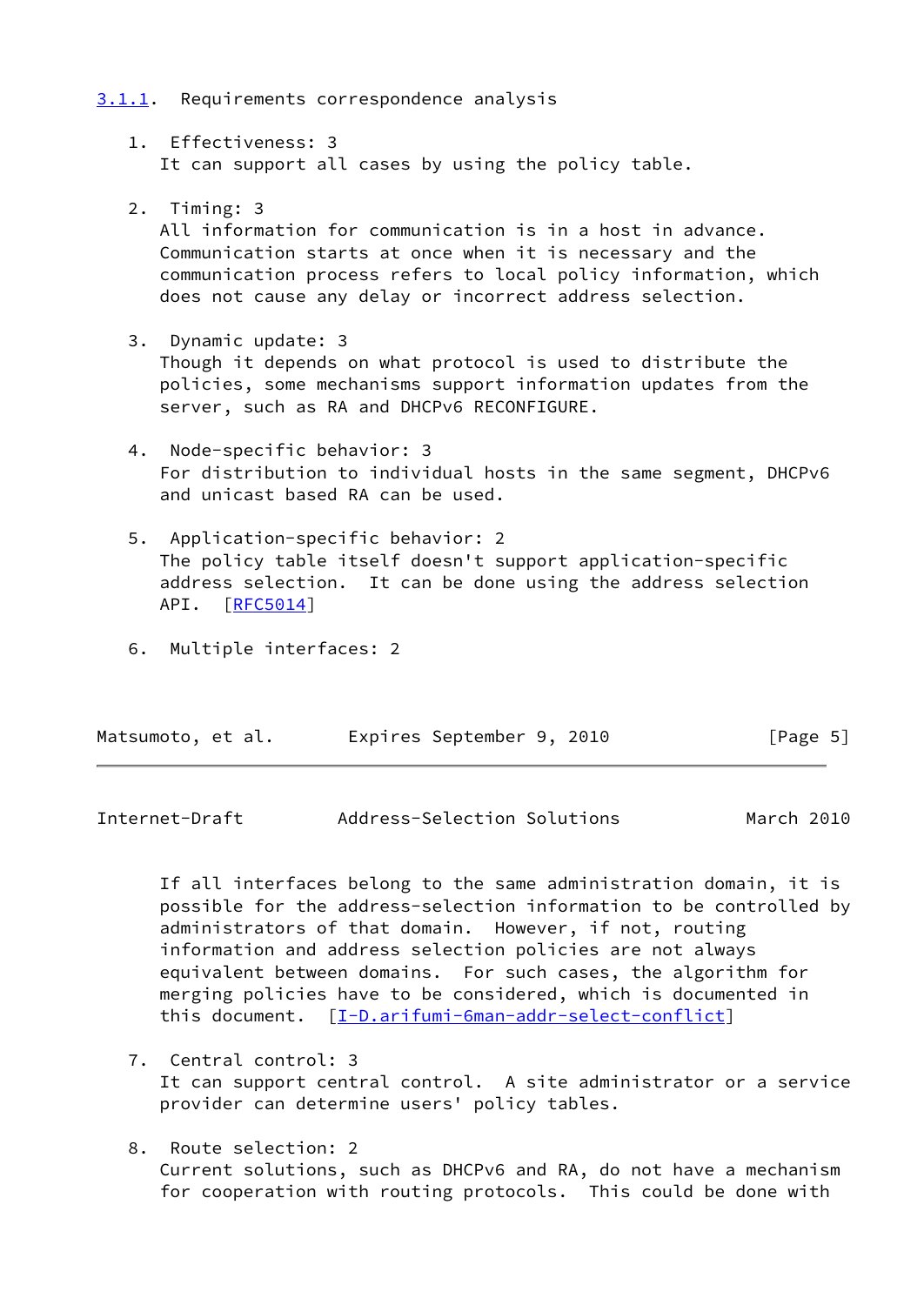other techniques such as "source address based routing" or "Default Router Preferences and More-Specific Routes" [RFC 4191](https://datatracker.ietf.org/doc/pdf/rfc4191). [[RFC4191\]](https://datatracker.ietf.org/doc/pdf/rfc4191)

- 9. Compatibility with [RFC 3493:](https://datatracker.ietf.org/doc/pdf/rfc3493) 3 This approach is able to coexist with any kind of applications (socket API). In detail, any types of function such as getaddrinfo(), getsockname(), connect() or other typical system calls will work without alterations if this mechanism is applied to a host.
- 10. Compatibility and Interoperability with [RFC 3484](https://datatracker.ietf.org/doc/pdf/rfc3484): 3 The basic idea of this approach has a compatibility with [RFC3484.](https://datatracker.ietf.org/doc/pdf/rfc3484) This approach make [RFC3484](https://datatracker.ietf.org/doc/pdf/rfc3484) policy table configurable to put some hints related with it's individual network case.
- 11. Security: 2

 By injecting address selection policy, a session hijacking can be possible in this mechanism. A combination of Layer 2 securing techniques and this mechanism will be able to be effective against security concerns. DHCP and RA protocol have own security measures and they also protect from them.

<span id="page-6-0"></span>[3.1.2](#page-6-0). Other issues

None.

<span id="page-6-1"></span>[3.2](#page-6-1). Routing system assistance (Proactive Approach)

 Fred Baker proposed this approach. A host asks the DMZ routers or the local router which is the best pair of source and destination addresses when the host has a set of addresses A and the destination host has a set of addresses B. Then, the host uses the policy

| Matsumoto, et al. | Expires September 9, 2010 | [Page 6] |
|-------------------|---------------------------|----------|
|-------------------|---------------------------|----------|

<span id="page-6-3"></span>Internet-Draft Address-Selection Solutions March 2010

 provided by the server/routing system as a guide in applying the response.

<span id="page-6-2"></span>[3.2.1](#page-6-2). Requirements correspondence analysis

 1. Effectiveness: 3 A routing system knows about information about paths toward the destination and information about which of their prefixes should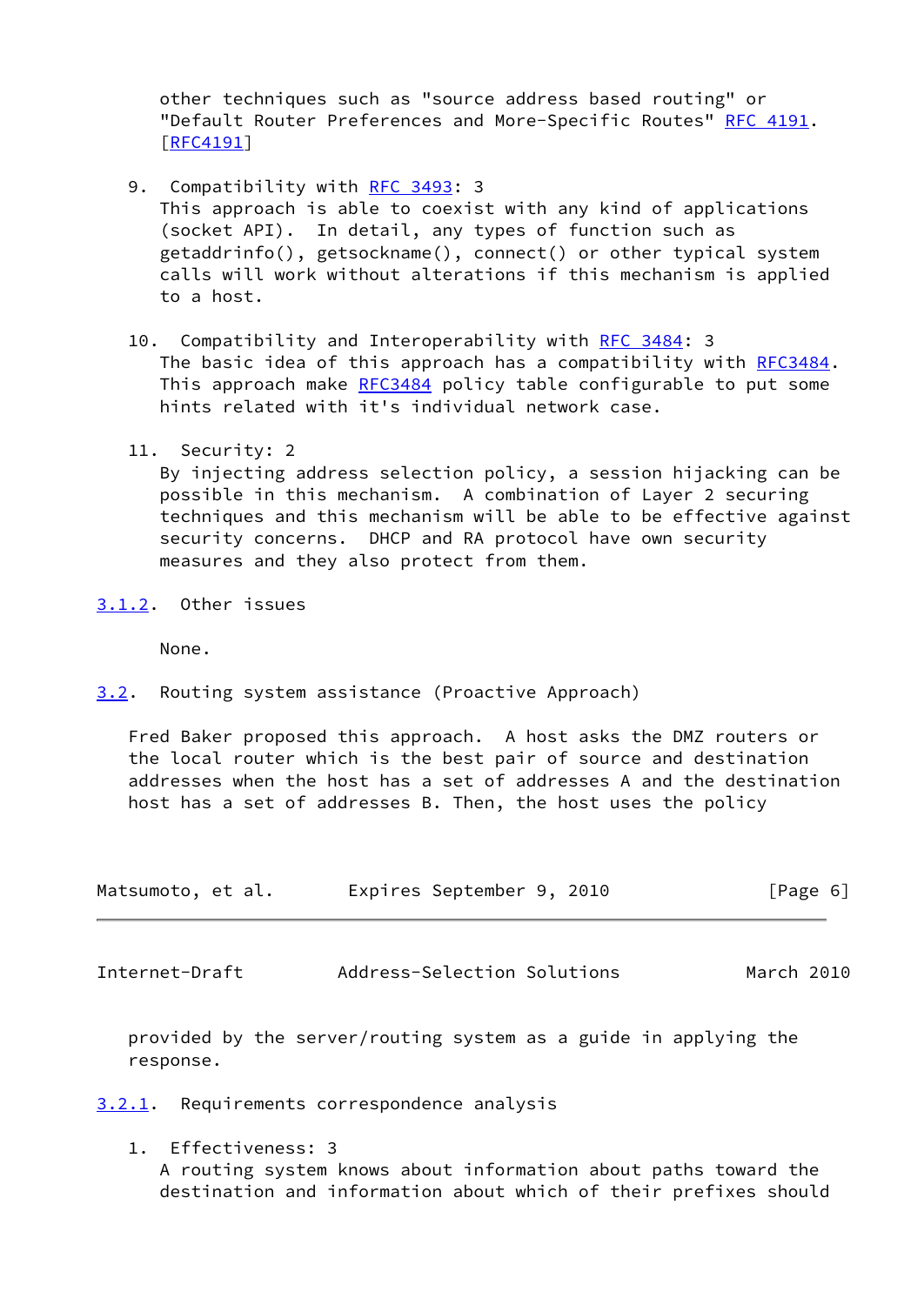be used. Therefore, it is possible to select an appropriate pair of source and destination addresses.

2. Timing: 3

 A routing system always has up-to-date routing information, so it will be possible to provide suitable information whenever requests come.

3. Dynamic update: 3

 A routing system always has up-to-date routing information, and it will be possible to provide suitable information whenever requests come.

- 4. Node-specific behavior: 3 Node-specific information can be provided if a server recognizes individual nodes.
- 5. Application-specific behavior: 2 A routing system does not care about applications. Using address selection API allows nodes to behave in an application-specific way.
- 6. Multiple Interfaces: 2 The same as the policy based mechanism.
- 7. Central Control: 3 It is possible to provide address selection information from one source.
- 8. Route Selection: 3 It is possible to give next-hop selection advice to a host. As routers have routing information, it would seem to be easier for routers to implement this function.
- 9. Compatibility with [RFC 3493:](https://datatracker.ietf.org/doc/pdf/rfc3493) 1 In the existing TCP/IP protocol stack implementation, destination address selection is mainly the role of the application and not that of the kernel unlike source address selection. Therefore, implementing this model without affecting applications is not feasible.

| Matsumoto, et al. | Expires September 9, 2010 | [Page 7] |
|-------------------|---------------------------|----------|
|-------------------|---------------------------|----------|

<span id="page-7-0"></span>

| Internet-Draft | Address-Selection Solutions | March 2010 |  |
|----------------|-----------------------------|------------|--|
|                |                             |            |  |

10. Compatibility and Interoperability with [RFC 3484](https://datatracker.ietf.org/doc/pdf/rfc3484): 2<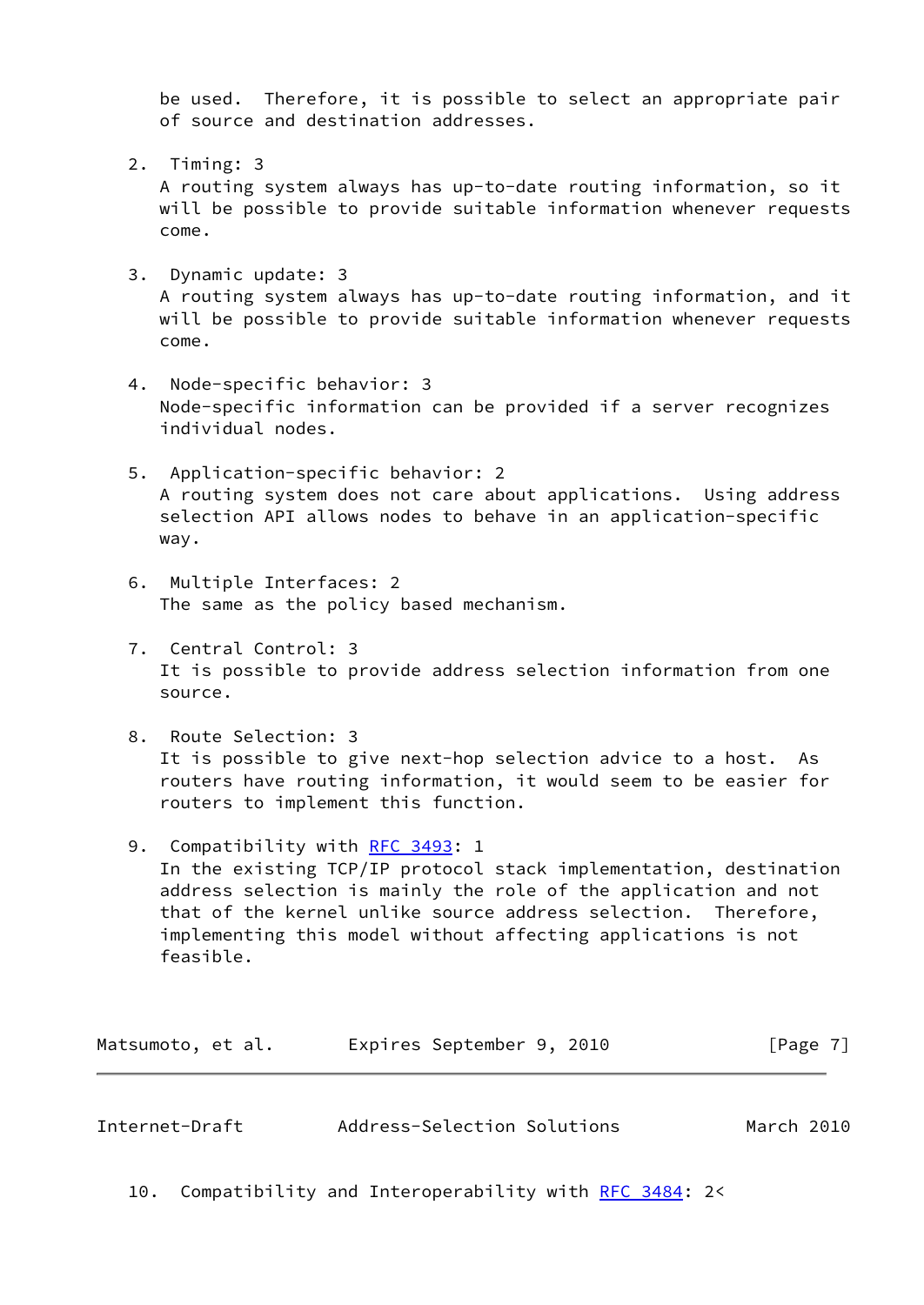Currently it just proposed and there is no implementation. Therefore, it depends on how to implement with this requirement, but it can be coexist with [RFC3484](https://datatracker.ietf.org/doc/pdf/rfc3484).

11. Security: 2

 This approach has a weakness on hijacking just like the previous mechanism.

- <span id="page-8-0"></span>[3.2.2](#page-8-0). Other issues
	- It has a possible scalability problem. A host must consult the routing system every time it starts a connection if the host does not have address selection information for the destination host or if the information lifetime has expired.
	- The existing host/router OS implementation must be changed a lot. This can be problematic in some cases.
- <span id="page-8-1"></span>[3.3](#page-8-1). Trial-and-error based (Reactive Approach)

 M. Bagnulo presented a new address selection idea in his draft. Hirotaka Matsuoka extended and elaborated this approach in his draft. [\[I-D.matsuoka-multihoming-try-and-error](#page-16-4)] When the host notices that a network failure has occurred or packets have been dropped somewhere in the network by, for example, an ingress filter, the host stores a negative cache of address selection.

 Hosts may use some kinds of error messages, e.g, ICMP error messages, from a network to detect that sent packets did not reach the destination quickly.

 The host stores a cache of address selection information so that the host can select an appropriate source address for new connections.

<span id="page-8-2"></span>[3.3.1](#page-8-2). Requirement correspondence analysis

- 1. Effectiveness: 2 This solution is not effective for the destination address selection cases, such as a problem about IPv4 or IPv6 prioritization described in the problem statement document.
- 2. Timing: 1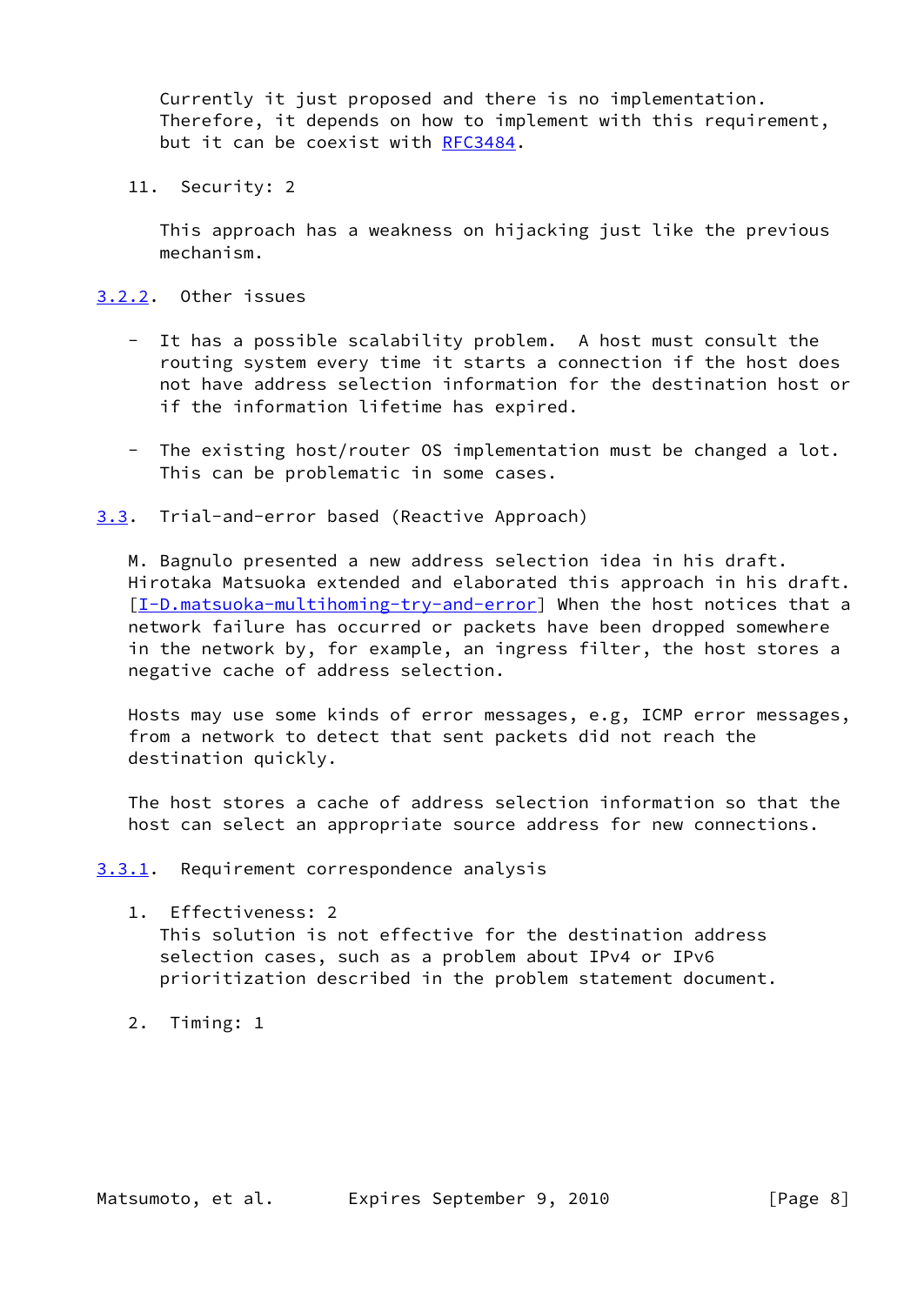Hosts should try to use all the available source addresses to the maximum to find an appropriate source address. If the host tries the next source address after the previous trial using another source address has failed, it may take a long time because this trial-and-error process lasts until the connection succeeds. If the host does not use an error message from a network to detect a connection error, it takes longer to wait for a time-out. This issue largely depends on the cacue functionality, but there is no established algorithm for this.

- 3. Dynamic update: 3 If hosts detect a connection failure using some reliable mechanism, such like TCP or ICMP error messages, a connection failure caused by some changes in the network will be detected immediately by the hosts.
- 4. Node-specific behavior: 2 This solution does not have a function for node-specific behavior. However, it is not impossible to implement by deploying a packet filter configured for each node at the gateways through which the packets from nodes pass.
- 5. Application-specific behavior: 2 This solution does not have a function for application-specific behavior. However, the mechanism of this approach does not exclude address selection by each application.
- 6. Multiple interfaces: 3 If the protocol-stack or an application supports interface

 selection and it tries to establish a connection by changing addresses and also interfaces, it can find a working combination of addresses and interface.

7. Central control: 2

 The only way that a central administrator has to control the node behavior is switching a filter on/off on the network. Therefore, advanced control such as traffic engineering and QoS is almost impossible.

- 8. Route Selection: 2 This solution does not refer to next-hop selection for the transmission of a packet. So, it should be used with some routing function such as [RFC 4191](https://datatracker.ietf.org/doc/pdf/rfc4191) on the nodes.
- 9. Compatibility with [RFC 3493:](https://datatracker.ietf.org/doc/pdf/rfc3493) 1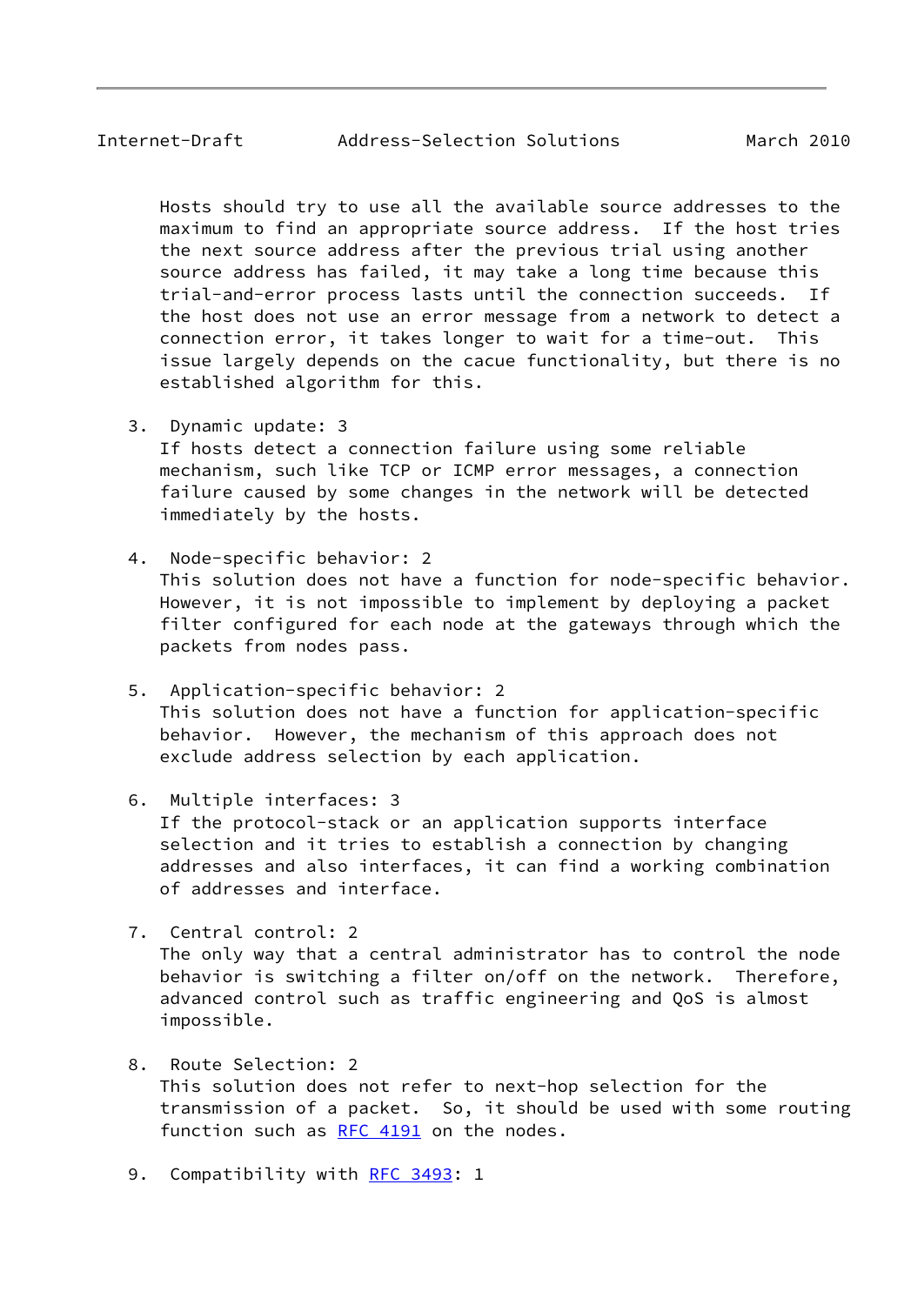<span id="page-10-1"></span>Internet-Draft Address-Selection Solutions March 2010

 This approach has possibility to interfere with coexistence with applications(socket APIs). The returen value of functions would be changed for its meaning. A case is suspected that the return value of connect() system call will change its state from "non blocking" to "blocking" and this will bring alteration to the application behaviours. Because of this suspicion, this approach scores 1.

- 10. Compatibility and Interoperability with [RFC 3484](https://datatracker.ietf.org/doc/pdf/rfc3484): 2 It depends on how to implement with this requirement. But there will be possible conflict which a result will be overwrite the 3484 policy table without any permission of domain administrators.
- 11. Security: 1 This approach has a weakness on hijacking. Moreover, it may expose the privacy of the user host by showing all or a part of the addresses of the host to the destination host.

#### <span id="page-10-0"></span>[3.3.2](#page-10-0). Other issues

- A host must learn address selection information for each destination host. Therefore, the number of cache entries could be very large.
- The existing host/router OS implementation must be changed a lot. In particular, changing the source address of the existing connection is not so easy and has a big impact on the existing TCP/IP protocol stack implementation.

### <span id="page-10-2"></span>[3.4](#page-10-2). All at once (Reactive Approach)

 This is another proposal by Fred Baker at 6man ML. By trying all the pairs of source and destination addresses at once, or in a very shord period of time, a connection can be established as far as there is at least one working pair of addresses.

 This mechiansm can easily combined with the error message retrieval and cache function discussed in **Section 3.3** to prune the unnecessary connection trials.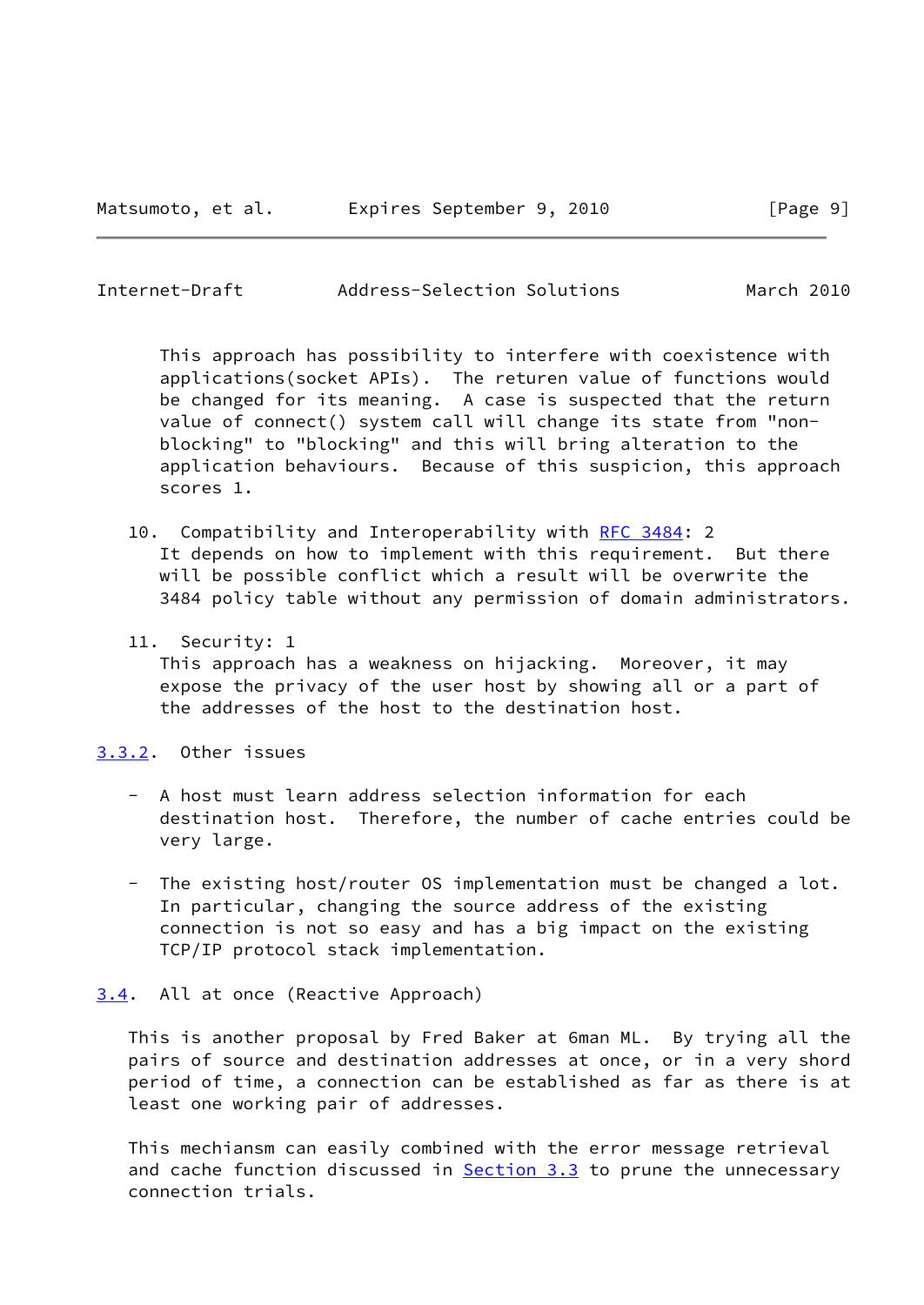<span id="page-11-0"></span>[3.4.1](#page-11-0). Requirement correspondence analysis

- 1. Effectiveness: 2 This solution is not effective for the destination address selection cases, such as a problem about IPv4 or IPv6 prioritization described in the problem statement document.
- 2. Timing: 3

| Matsumoto, et al. | Expires September 9, 2010 | [Page 10] |
|-------------------|---------------------------|-----------|
|-------------------|---------------------------|-----------|

Internet-Draft Address-Selection Solutions March 2010

The user does not have to wait for extra period of time.

- 3. Dynamic update: 3 It can reflect dynamically changing network, as far as it always tries all possible addresses and next-hops.
- 4. Node-specific behavior: 2 This solution does not have a function for node-specific behavior. However, it is not impossible to implement by setting a packet filter for each node on the gateways through which the packets from nodes pass.
- 5. Application-specific behavior: 2 This solution does not have a function for application-specific behavior. However, the mechanism of this approach does not exclude address selection by each application.
- 6. Multiple interfaces: 3 If the protocol-stack supports interface selection and it tries to establish a connection by changing addresses and also interfaces, it can find a working combination of addresses and interface. But, in such a environment, a host has to try all the combinations of source address, destination address, and next-hop addresses, which can be huge amount of connection establishment trial.
- 7. Central control: 2 The only way that a central administrator has to control the node behavior is switching a filter on/off on the network. Therefore, advanced control such as traffic engineering and QoS is almost impossible.
- 8. Route Selection: 2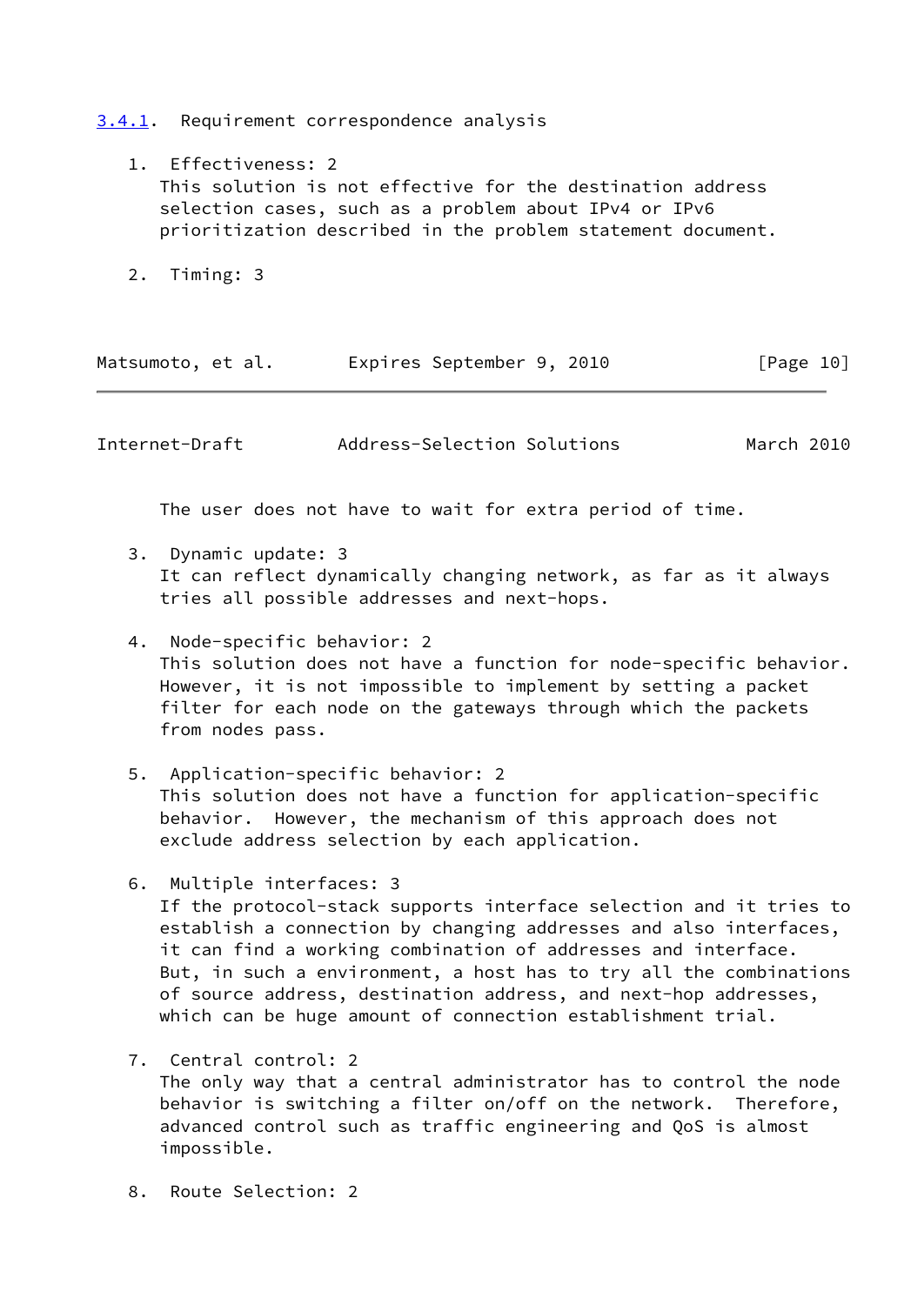This solution does not refer to next-hop selection for the transmission of a packet. Therefore, it should be used with some routing function such as [RFC 4191](https://datatracker.ietf.org/doc/pdf/rfc4191) on the nodes.

- 9. Compatibility with [RFC 3493:](https://datatracker.ietf.org/doc/pdf/rfc3493) 1 For non-connected transport protocols, there is no universal nor established way of telling a connection is successful or failure from the viewpoint of anything other than the application. In this sense, it does not work for non-connected transport protocols.
- 10. Compatibility and Interoperability with [RFC 3484](https://datatracker.ietf.org/doc/pdf/rfc3484): 1

| Matsumoto, et al. | Expires September 9, 2010 |  | [Page 11] |
|-------------------|---------------------------|--|-----------|
|-------------------|---------------------------|--|-----------|

<span id="page-12-1"></span>

| Internet-Draft | Address-Selection Solutions | March 2010 |  |
|----------------|-----------------------------|------------|--|
|                |                             |            |  |

 This mechanism uses every possible addresses for its rather initial connection setup. In that sense, it does not follow the address selection rules of [RFC 3484](https://datatracker.ietf.org/doc/pdf/rfc3484).

11. Security: 1

 This approach has a weakness on hijacking. Moreover, it may expose the privacy of the user host by showing all or a part of the addresses of the host to the destination host.

<span id="page-12-0"></span>[3.4.2](#page-12-0). Other issues

- It brings unnecessary traffic to network, host, routers, and destinations.
- It breaks DNS round robin based load balancing.
- A host must learn address selection information for each destination host. Therefore, the number of cache entries can be very large.
- The existing host OS implementation must be changed significantly.

<span id="page-12-2"></span>[4](#page-12-2). Applicability Comparison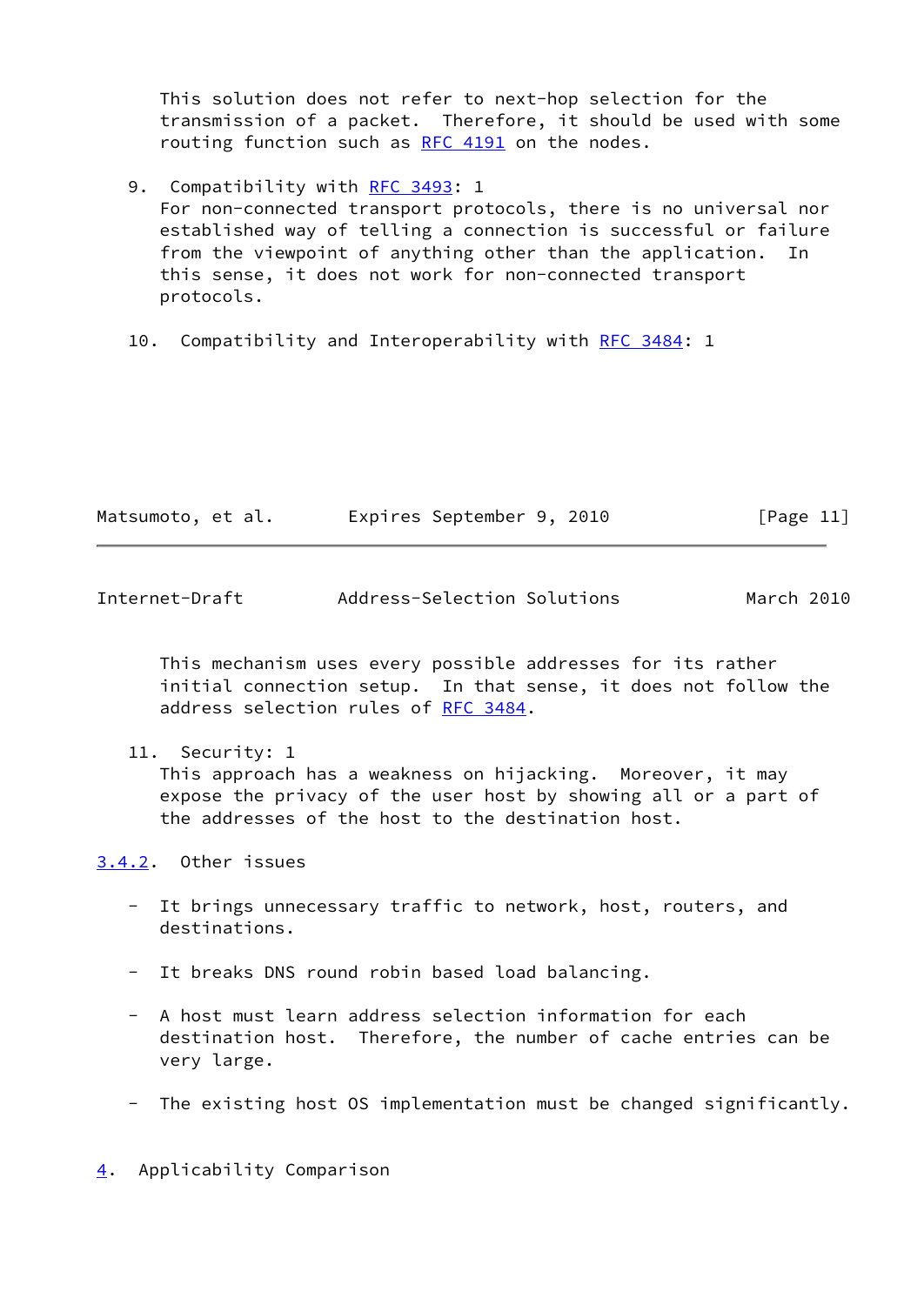If you actually want to choose one mechanism to solve your address selection problem, it is important to figure out which approach is best suited to your situation. This section tries to evaluate the applicability of each approach from several aspects.

### <span id="page-13-0"></span>[4.1](#page-13-0). Dynamic-static and managed-unmanaged

We use two axes to evaluate the applicability of the four approaches. One axis shows whether or not the network structure changes dynamically and the other axis shows whether the site is managed or unmanaged. In a managed network, by our definition, a network administrator manages his or her network, routers, and hosts. For example, an enterprise network is managed, whereas a home network and a SOHO network are unmanaged.

Matsumoto, et al. Expires September 9, 2010 [Page 12]

Internet-Draft Address-Selection Solutions March 2010

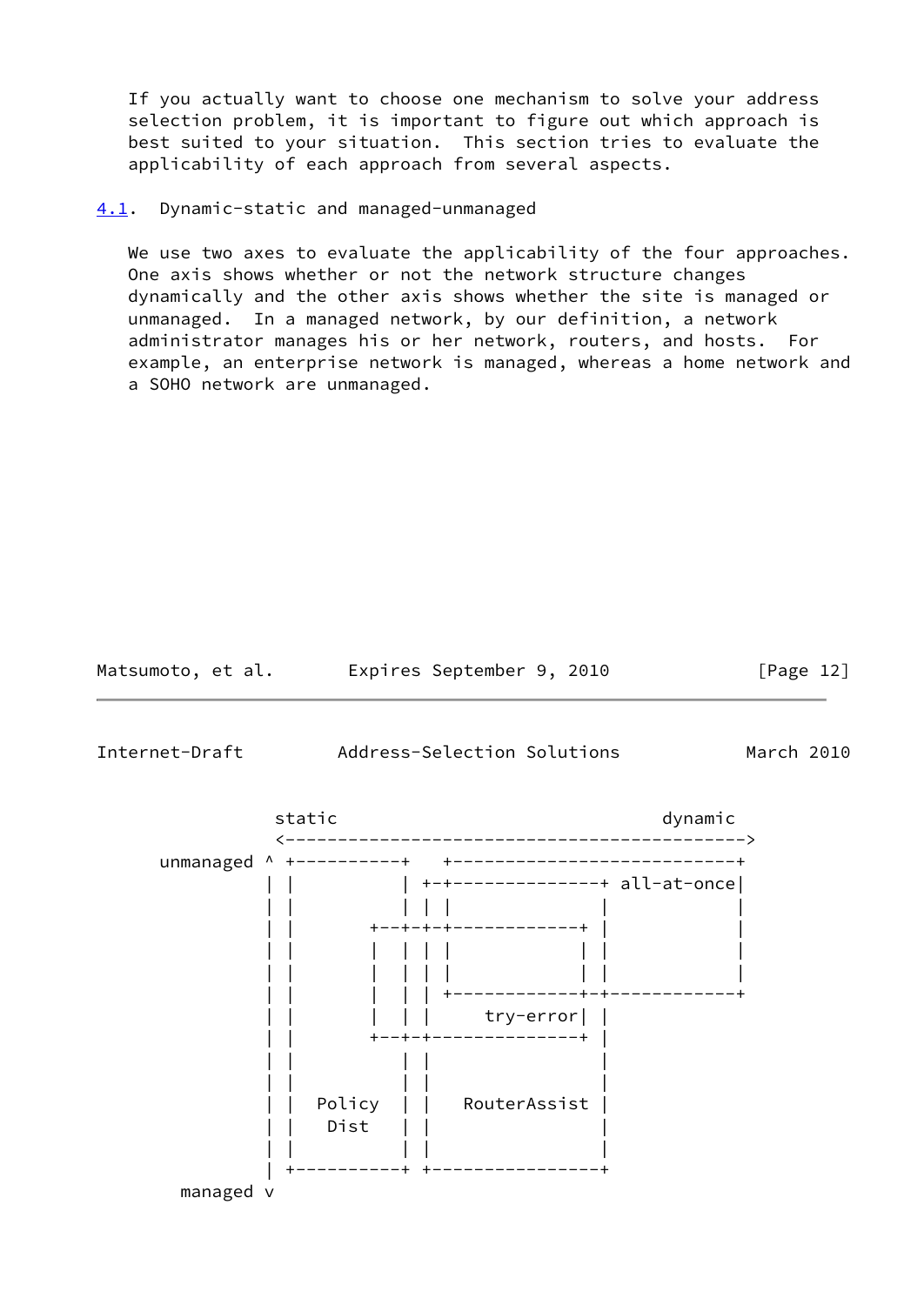PolicyDist:

In a dynamic site, the policy table must be updated accordingly and traffic for policy table distribution increases.

try-and-error:

- This is a slightly manageable than all-at-once in that it does not change the paths of established connections dynamically.
- In a very dynamic site, the use of an address selection information cache does not have a good effect. This results in connection failure and may degrade usability badly.
- Even in a very static site, a host may try inappropriate addresses or next-hops and experience connection failures.

RouterAssist:

- A host must send at least as many queries as the number destination hosts. Therefore, in a static site, this method is not optimal.
- In a very dynamic site, address selection information cache is no help. If the cache function is not used, then connection failures do not occur.

all-at-once:

|  | Matsumoto, et al. |  | Expires September 9, 2010 |  | [Page 13] |  |
|--|-------------------|--|---------------------------|--|-----------|--|
|--|-------------------|--|---------------------------|--|-----------|--|

<span id="page-14-1"></span>Internet-Draft Address-Selection Solutions March 2010

- In a static site, all-at-once is not desirable because of its connection sequence overhead and timeout-wait for path exploration.
- In a managed site, it is not easy to manage in terms of node specific address selection control and central control.
- <span id="page-14-0"></span>[5](#page-14-0). Security Considerations

Incorrect address selection can lead to serious security problems,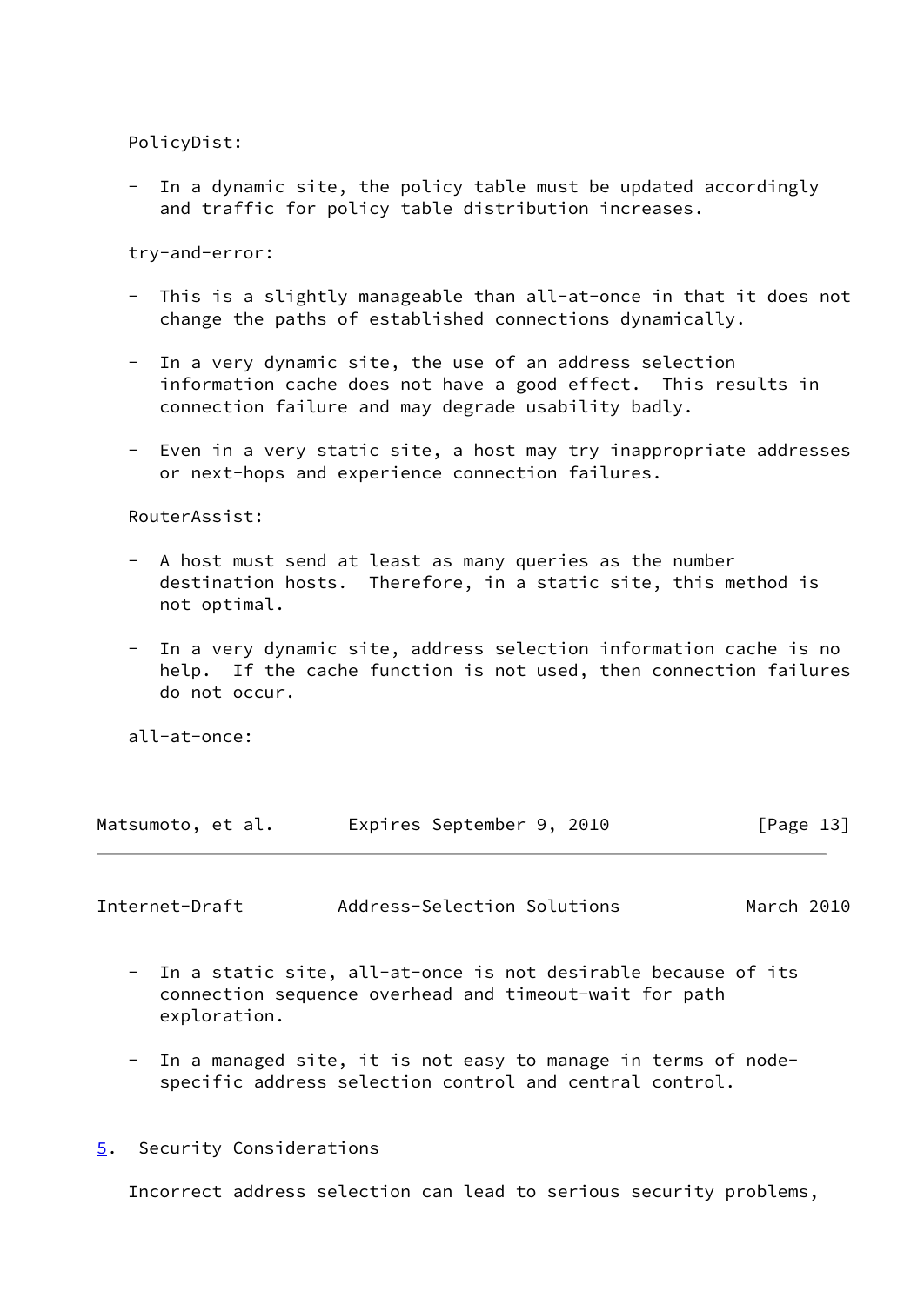such as session hijacking. However, we should note that address selection is ultimately decided by nodes and their users. There are no means to enforce a specific address-selection behavior upon every end-host from outside the host. Therefore, a network administrator must take countermeasures against unexpected address selection.

### <span id="page-15-0"></span>[6](#page-15-0). IANA Considerations

This document has no actions for IANA.

### <span id="page-15-1"></span>[7](#page-15-1). Conclusions

 In this document, we examined solutions to address selection problems in the IPv6 multi-prefix environment. From the requirement analysis and applicability evaluation, it can be concluded that there is no one perfect solution for this series of problems.

 Hence, we have to combine two or more solutions together. The design team proposal and all-at-once proposal are extreme opposite, and combining these two seems to make the coverage biggest problem spaces.

## <span id="page-15-2"></span>[8](#page-15-2). References

- <span id="page-15-3"></span>[8.1](#page-15-3). Normative References
	- [RFC3484] Draves, R., "Default Address Selection for Internet Protocol version 6 (IPv6)", [RFC 3484,](https://datatracker.ietf.org/doc/pdf/rfc3484) February 2003.
	- [RFC5220] Matsumoto, A., Fujisaki, T., Hiromi, R., and K. Kanayama, "Problem Statement for Default Address Selection in Multi- Prefix Environments: Operational Issues of [RFC 3484](https://datatracker.ietf.org/doc/pdf/rfc3484) Default Rules", [RFC 5220,](https://datatracker.ietf.org/doc/pdf/rfc5220) July 2008.

| Matsumoto, et al. |  | Expires September 9, 2010 |  |  | [Page 14] |  |
|-------------------|--|---------------------------|--|--|-----------|--|
|-------------------|--|---------------------------|--|--|-----------|--|

- <span id="page-15-4"></span>Internet-Draft Address-Selection Solutions March 2010
	- [RFC5221] Matsumoto, A., Fujisaki, T., Hiromi, R., and K. Kanayama, "Requirements for Address Selection Mechanisms", [RFC 5221,](https://datatracker.ietf.org/doc/pdf/rfc5221) July 2008.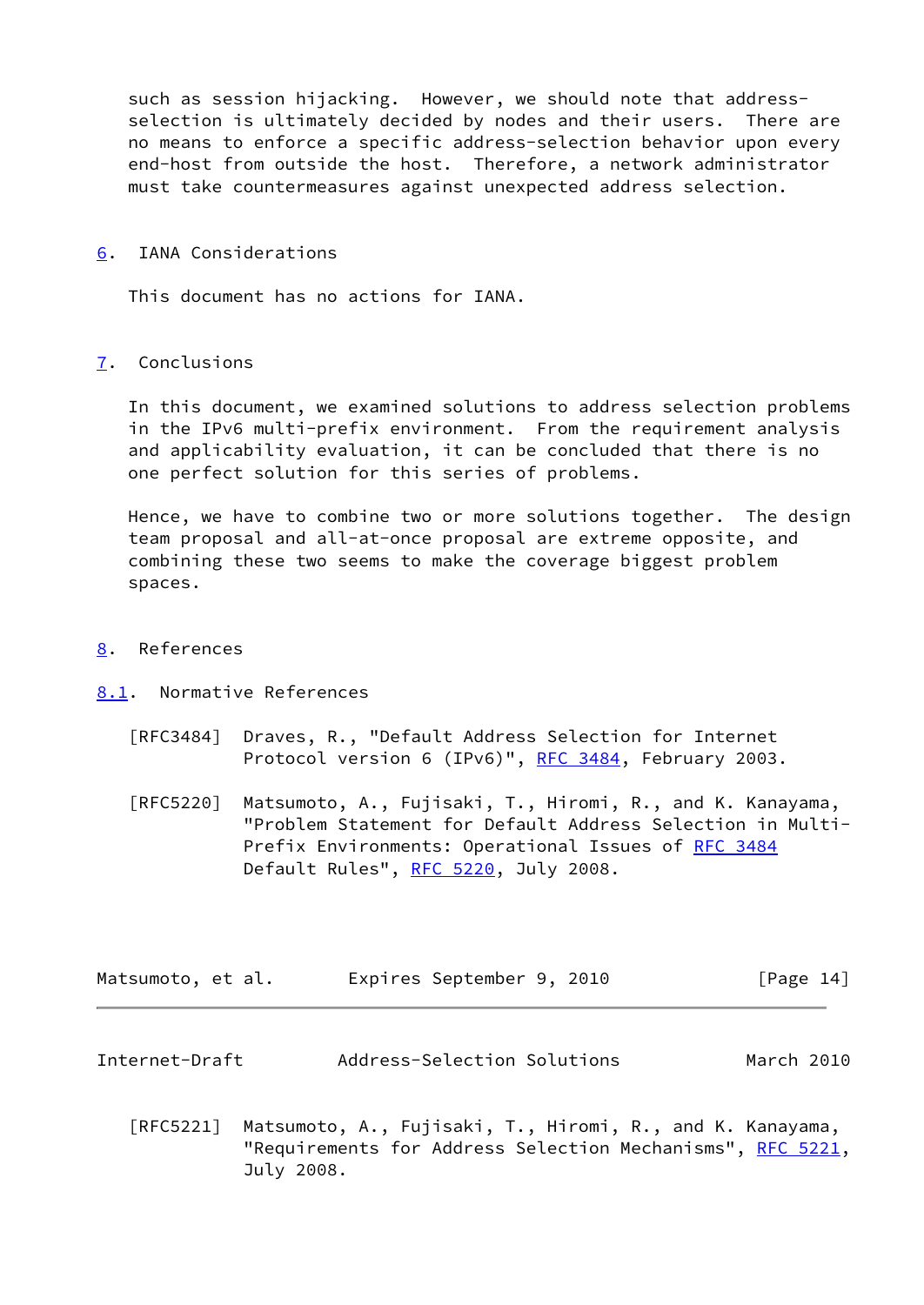# <span id="page-16-0"></span>[8.2](#page-16-0). Informative References

<span id="page-16-5"></span><span id="page-16-4"></span><span id="page-16-3"></span><span id="page-16-2"></span><span id="page-16-1"></span>

|                                  | [I-D.arifumi-6man-addr-select-conflict]<br>Matsumoto, A., Fujisaki, T., and R. Hiromi,<br>"Considerations of address selection policy conflicts",<br>draft-arifumi-6man-addr-select-conflict-01 (work in<br>progress), October 2009.             |              |
|----------------------------------|--------------------------------------------------------------------------------------------------------------------------------------------------------------------------------------------------------------------------------------------------|--------------|
| $[I-D.axu-addr-sel]$             | Suhonen, A., "Address Selection Using Source Address<br>Specific Routing Tables", draft-axu-addr-sel-00 (work in<br>progress), July 2009.                                                                                                        |              |
|                                  | [I-D.fujisaki-dhc-addr-select-opt]<br>Fujisaki, T., Matsumoto, A., and R. Hiromi, "Distributing<br>Address Selection Policy using DHCPv6",<br>draft-fujisaki-dhc-addr-select-opt-09 (work in progress),<br>March 2010.                           |              |
|                                  | [I-D.ietf-6man-addr-select-considerations]<br>Chown, T., "Considerations for IPv6 Address Selection<br>Policy Changes",<br>draft-ietf-6man-addr-select-considerations-00 (work in<br>progress), October 2009.                                    |              |
|                                  | [I-D.ietf-shim6-multihome-shim-api]<br>Komu, M., Bagnulo, M., Slavov, K., and S. Sugimoto,<br>"Socket Application Program Interface (API) for<br>Multihoming Shim", draft-ietf-shim6-multihome-shim-api-13<br>(work in progress), February 2010. |              |
|                                  | [I-D.matsuoka-multihoming-try-and-error]<br>Matsuoka, H., "A Try and Error type approach for<br>multihoming", draft-matsuoka-multihoming-try-and-error-00<br>(work in progress), April 2009.                                                     |              |
| [RFC4191]                        | Draves, R. and D. Thaler, "Default Router Preferences and<br>More-Specific Routes", RFC 4191, November 2005.                                                                                                                                     |              |
| [RFC4193]                        | Hinden, R. and B. Haberman, "Unique Local IPv6 Unicast<br>Addresses", RFC 4193, October 2005.                                                                                                                                                    |              |
| $\lceil \mathsf{RFC5014} \rceil$ | Nordmark, E., Chakrabarti, S., and J. Laganier, "IPv6<br>Socket API for Source Address Selection", RFC 5014,                                                                                                                                     |              |
| Matsumoto, et al.                | Expires September 9, 2010                                                                                                                                                                                                                        | [Page $15$ ] |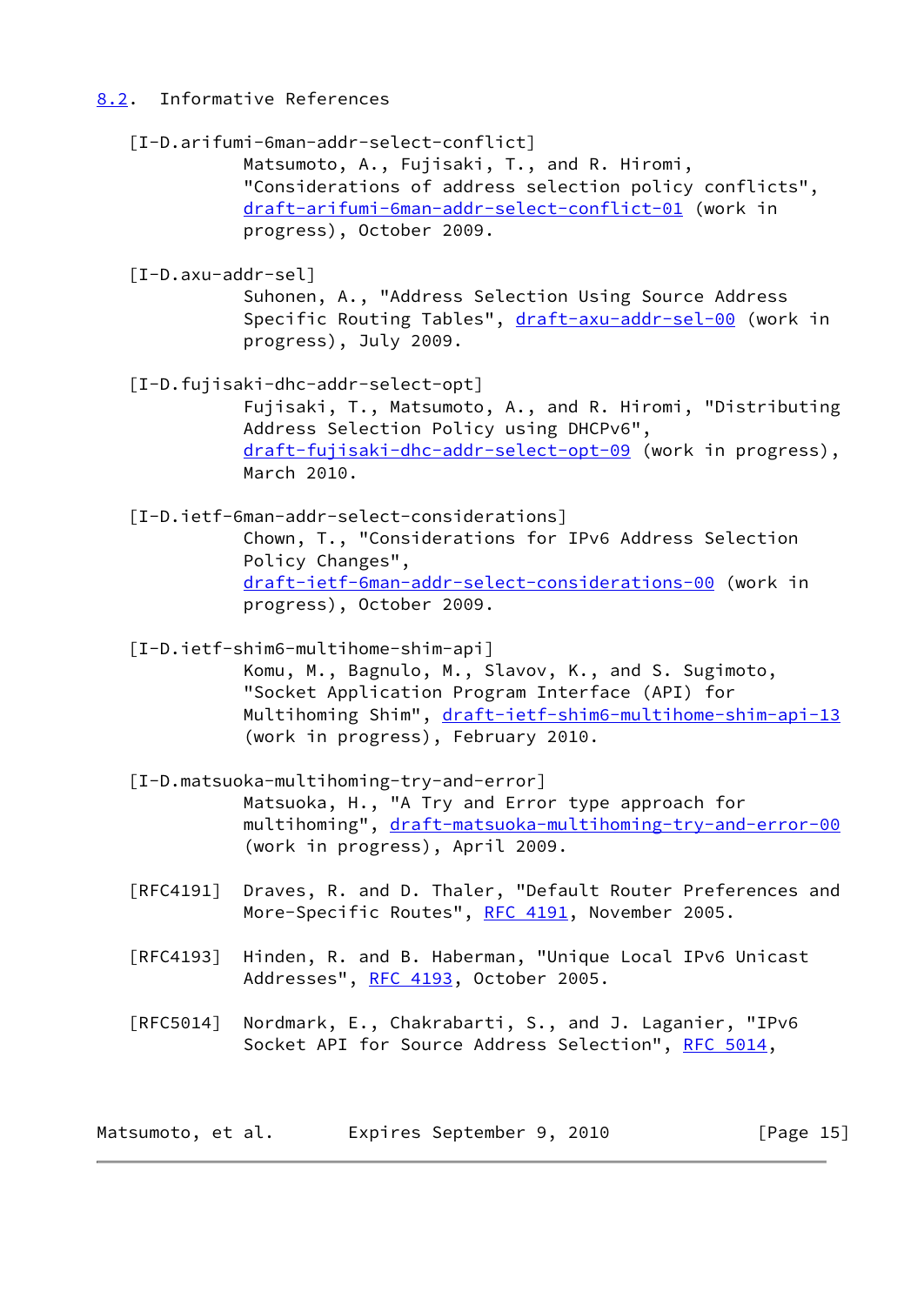September 2007.

- <span id="page-17-1"></span> [RFC5533] Nordmark, E. and M. Bagnulo, "Shim6: Level 3 Multihoming Shim Protocol for IPv6", [RFC 5533,](https://datatracker.ietf.org/doc/pdf/rfc5533) June 2009.
- [RFC5534] Arkko, J. and I. van Beijnum, "Failure Detection and Locator Pair Exploration Protocol for IPv6 Multihoming", [RFC 5534,](https://datatracker.ietf.org/doc/pdf/rfc5534) June 2009.

### <span id="page-17-0"></span>[Appendix A.](#page-17-0) Other Solutions

 Other than policy table distribution based approach, Aleksi Suhonen proposed his idea [[I-D.axu-addr-sel\]](#page-16-5), where a host has a separate routing table for each attached address. The document is still incompleted, but basically it should have characteristics in common with above mentioned policy table based mechanism except for the implementation characteristics.

shim6 [[RFC5533](https://datatracker.ietf.org/doc/pdf/rfc5533)] was designed for site-multihoming. This mechanism introduces a new sub-layer in IP layer, and new address selection method for session initiation and session survivability. it is documented in [RFC 5534](https://datatracker.ietf.org/doc/pdf/rfc5534). [\[RFC5534](https://datatracker.ietf.org/doc/pdf/rfc5534)] shim6 should fall into try-and error based category, in that it establishes a connection by trying pairs of addresses.

<span id="page-17-2"></span>[Appendix B.](#page-17-2) Revision History

03:

 Combined shim6 and try-and-error mechanisms into one [section 3.3](#page-8-1). Removed deployment analysis in [Section 4.](#page-12-2) Made the introduction short and brief. Added a reference to Design Team's work. Added a reference to address selection conflict draft. Created [Appendix A.](#page-17-0) to mention about other solution proposals. Conclusion and abstract was modified to reflect the discussion at 6man ML.

02:

 Updated references for documents that were approved as RFCs. Added reference to Hirotaka Matsuoka's try-and-error mechanism. Added description about Aleksi Suhonen's routing table based mechanism.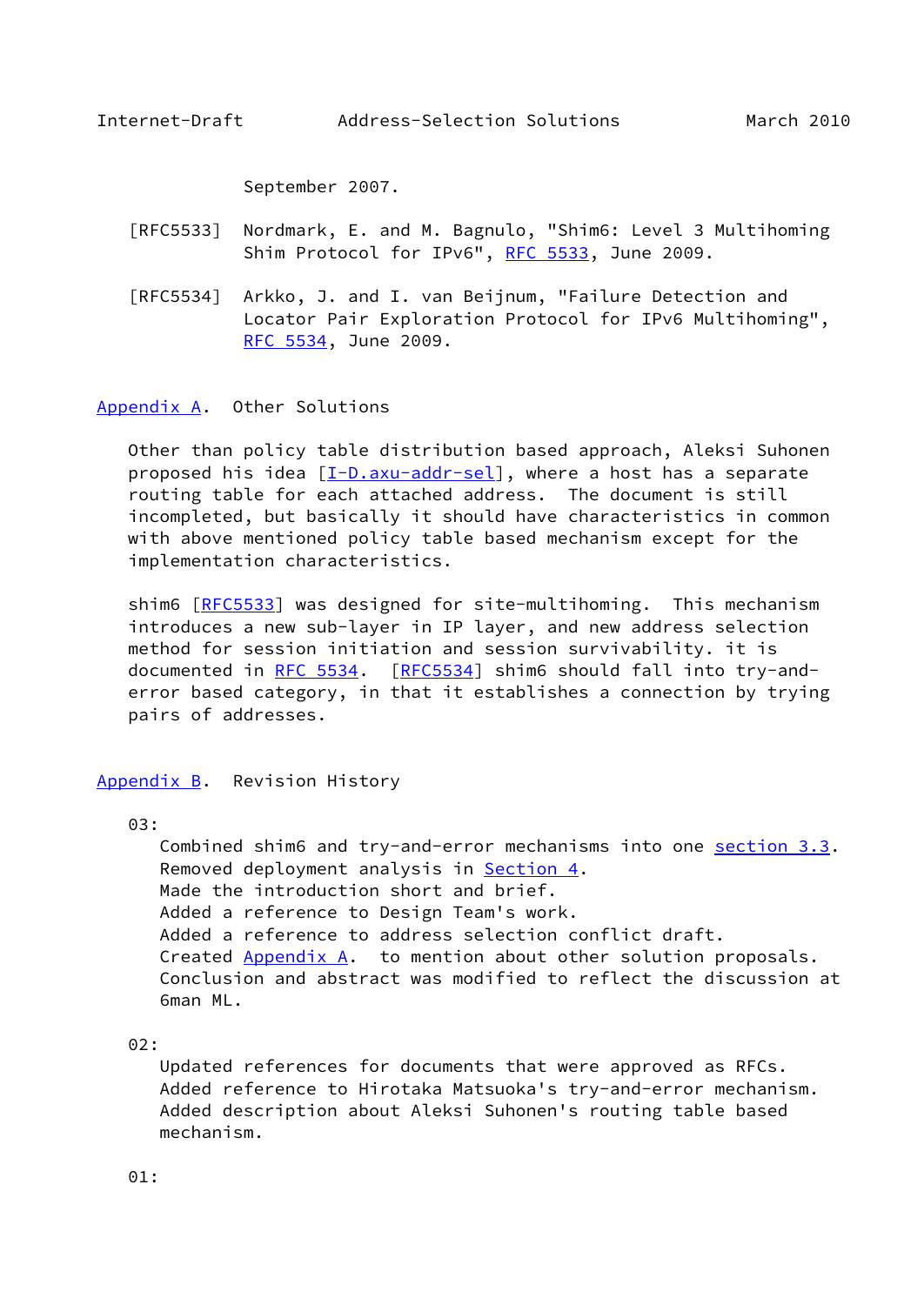<span id="page-18-0"></span>

| Internet-Draft                                                                                 | Address-Selection Solutions                                                                                                 | March 2010 |  |  |
|------------------------------------------------------------------------------------------------|-----------------------------------------------------------------------------------------------------------------------------|------------|--|--|
|                                                                                                |                                                                                                                             |            |  |  |
| approach.                                                                                      | Corresponding to the increase of RFC 5221 requirements,<br>considerations about requirement #9, #10, #11 are added for each |            |  |  |
| 00:                                                                                            |                                                                                                                             |            |  |  |
|                                                                                                | Approved as a 6man working group item.                                                                                      |            |  |  |
| Authors' Addresses                                                                             |                                                                                                                             |            |  |  |
| Arifumi Matsumoto<br>NTT PF Lab<br>Midori-Cho 3-9-11<br>Musashino-shi, Tokyo 180-8585<br>Japan |                                                                                                                             |            |  |  |
| Phone: +81 422 59 3334<br>Email: arifumi@nttv6.net                                             |                                                                                                                             |            |  |  |
| Tomohiro Fujisaki<br>NTT PF Lab<br>Midori-Cho 3-9-11<br>Musashino-shi, Tokyo 180-8585<br>Japan |                                                                                                                             |            |  |  |
| Phone: +81 422 59 7351<br>Email: fujisaki@syce.net                                             |                                                                                                                             |            |  |  |
| Ruri Hiromi<br>Intec Netcore, Inc.<br>Shinsuna $1-3-3$<br>Koto-ku, Tokyo 136-0075<br>Japan     |                                                                                                                             |            |  |  |
| Phone: +81 3 5665 5069<br>Email: hiromi@inetcore.com                                           |                                                                                                                             |            |  |  |